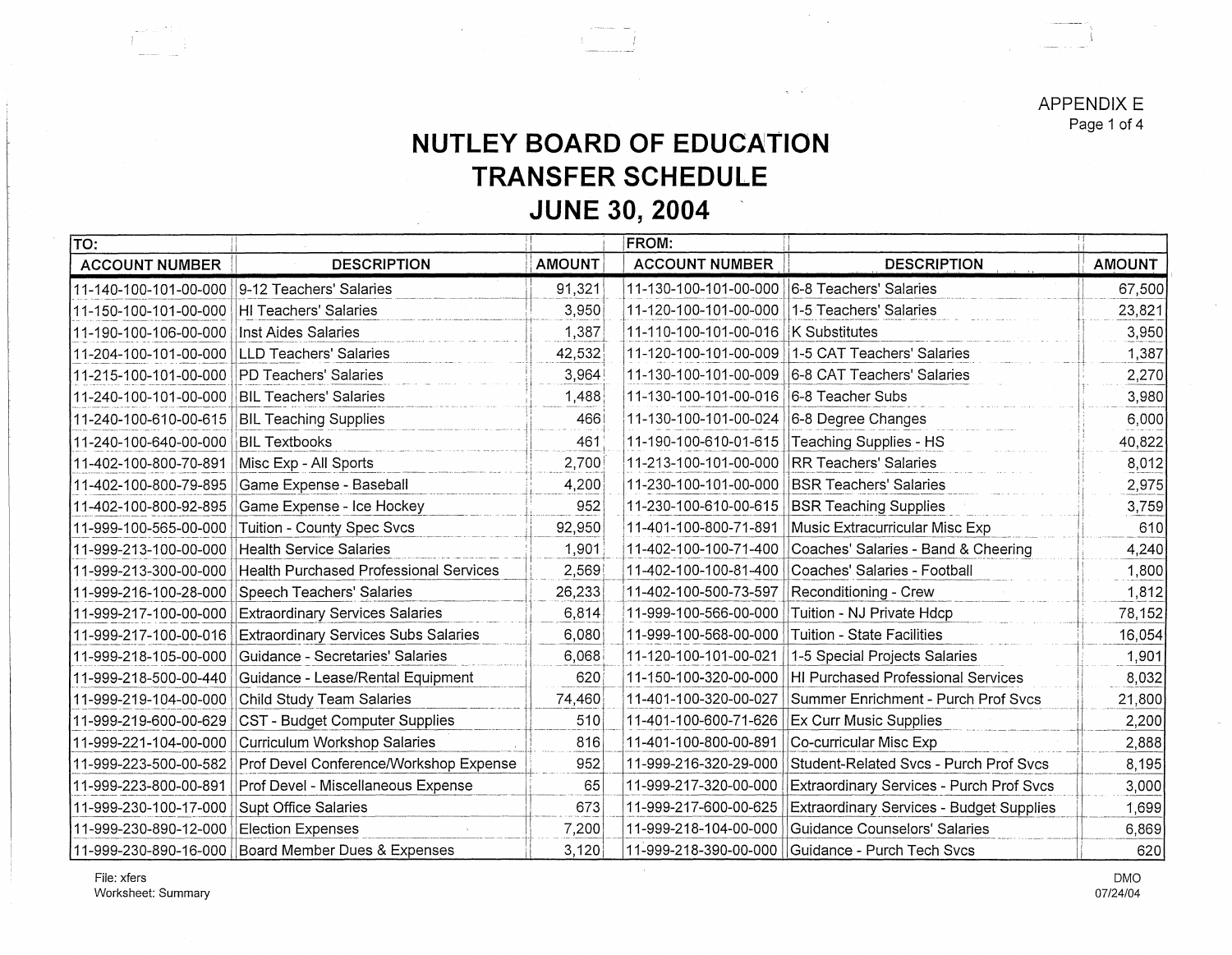**APPENDIX E** Page 2 of 4

## **NUTLEY BOARD OF EDUCATION TRANSFER SCHEDULE JUNE 30, 2004**

| TO:                                         |                                                          |               | <b>FROM:</b>          |                                                                  |               |
|---------------------------------------------|----------------------------------------------------------|---------------|-----------------------|------------------------------------------------------------------|---------------|
| <b>ACCOUNT NUMBER</b>                       | <b>DESCRIPTION</b>                                       | <b>AMOUNT</b> | <b>ACCOUNT NUMBER</b> | <b>DESCRIPTION</b>                                               | <b>AMOUNT</b> |
| 11-999-240-104-00-000                       | Dept Heads'/Coordinators' Salaries                       | 38,728        | 11-999-230-530-16-531 | Telephone Services                                               | 74,460        |
| 11-999-240-105-00-000                       | School Secretaries' Salaries                             | 21,214        | 11-999-219-592-00-591 | CST - Mileage & Tolls                                            | 510           |
| 11-999-261-100-00-000                       | Maintenance Salaries                                     | 26,336        | 11-999-221-105-10-016 | Spec Svcs Secretary Subs Salaries                                | 816           |
| 11-999-262-100-00-016                       | Operations Salaries - Subs                               | 12,000        | 11-999-223-104-00-000 | Prof Devel - Other Prof Salaries                                 | 952           |
| 11-999-262-100-21-000                       | Operations Salaries - Non-Inst Aides                     | 22,250        | 11-999-223-600-00-610 | <b>Prof Devel - Supplies</b>                                     | 65            |
| 11-999-262-100-22-000                       | Operations Salaries - Subs                               | 12,000        | 11-999-230-331-14-000 | Referendum Legal Expenses                                        | 673           |
| 11-999-262-420-00-421                       | Operations - Refuse Removal                              | 9,768         | 11-999-230-590-12-596 | <b>Election Services</b>                                         | 7,280         |
| 11-999-262-800-00-899                       | Operations - Misc Exp - Crossing Guards                  | 3,658         | 11-999-230-331-16-000 | <b>Legal Services</b>                                            | 6,715         |
| 11-999-270-108-00-000                       | Transportation Salaries - Special                        | 13,189        | 11-190-100-500-00-422 | Instructional Equipment Repairs                                  | 2,035         |
| 11-999-270-109-00-000                       | <b>Transportation Extracurricular Salaries</b>           | 13,786        | 11-190-100-500-00-531 | Instructional Communication Services                             | 12,262        |
| 11-999-270-420-10-422                       | Contracted Vehicle Maintenance - Sp Ed                   | 4,935         | 11-190-100-500-01-596 | Instructional Assembly Expense - HS                              | 500           |
| 11-999-270-490-31-000                       | Parking Lot Trailer San Maintenance                      | 90            | 11-190-100-500-02-596 | Instructional Assembly Expense - FMS                             | 500           |
| 11-999-270-512-00-000                       | <b>Extracurricular Trip Contracts</b>                    | 5,332         | 11-190-100-610-02-615 | Teaching Supplies - FMS                                          | 5,600         |
| 11-999-270-514-00-000                       | Sp Ed Contracts - To & From School                       | 10,500        | 11-190-100-610-07-615 | Teaching Supplies - Yantacaw                                     | 6,190         |
| 11-999-290-600-25-629                       | Data Processing Budget Comp Supplies                     | 330           | 11-190-100-340-00-000 | Instructional Purch Prof Tech Services                           | 1,431         |
| 11-999-290-890-24-000                       | Business Office Miscellaneous Expense                    | 38            | 11-999-240-500-00-583 | School Admin - Misc Travel Expenses                              | 2,200         |
| 11-999-291-220-00-000                       | <b>FICA</b>                                              | 47,649        | 11-999-240-500-01-440 | School Admin - Lease/Rental Equipment                            | 17,268        |
|                                             | 11-999-291-290-00-296   Unused Sick/Vacation Days        | 40,684        | 11-999-240-600-01-625 | School Office Budget Supplies -HS                                | 172           |
|                                             | 11-999-290-330-00-333   Architect/Engineer Fees          | 15,800        | 11-999-240-600-06-616 | School Office Supplies - Washington                              | 1,574         |
| 11-999-261-610-00-000                       | Maintenance Supplies - District-wide                     | 6,719         |                       | 11-999-262-590-22-000   Operations - Security - Township         | 16,250        |
| 11-999-262-420-00-422                       | Contract Service - Equipment Repair                      | 201           | 11-999-262-620-00-621 | Operations - Gas - Heat/Hot Water                                | 8,370         |
|                                             | 11-999-221-600-10-616 Special Services Office Supplies   | 503           | 11-999-262-620-00-623 | Operations - Electricity                                         | 1,716         |
| 12-999-260-730-23-732                       | NonInstructional Equip - Maintenance Veh                 | 9,740         | 11-999-290-100-24-000 | Business Office Salaries                                         | 17,680        |
|                                             | 20-437-100-101-00-000 Character Ed - Teachers' Salaries  | 1,006         | 11-999-290-100-24-016 | Business Office Secretaries' Subs                                | 3,040         |
| 20-437-290-220-00-000   Character Ed - FICA |                                                          | 77            | 11-999-290-330-00-336 | Business Office - Other Professional Svcs                        | 5,160         |
|                                             | 20-437-200-320-00-000 Character Ed - Purch Prof Services | 1,000         | 11-999-290-340-00-000 | Business Office - Technical Services                             | 3,257         |
|                                             |                                                          | 4.132         |                       | 11-999-290-500-00-440   Business Office - Lease/Rental Fquipment | 9401          |

**DMO** 07/24/04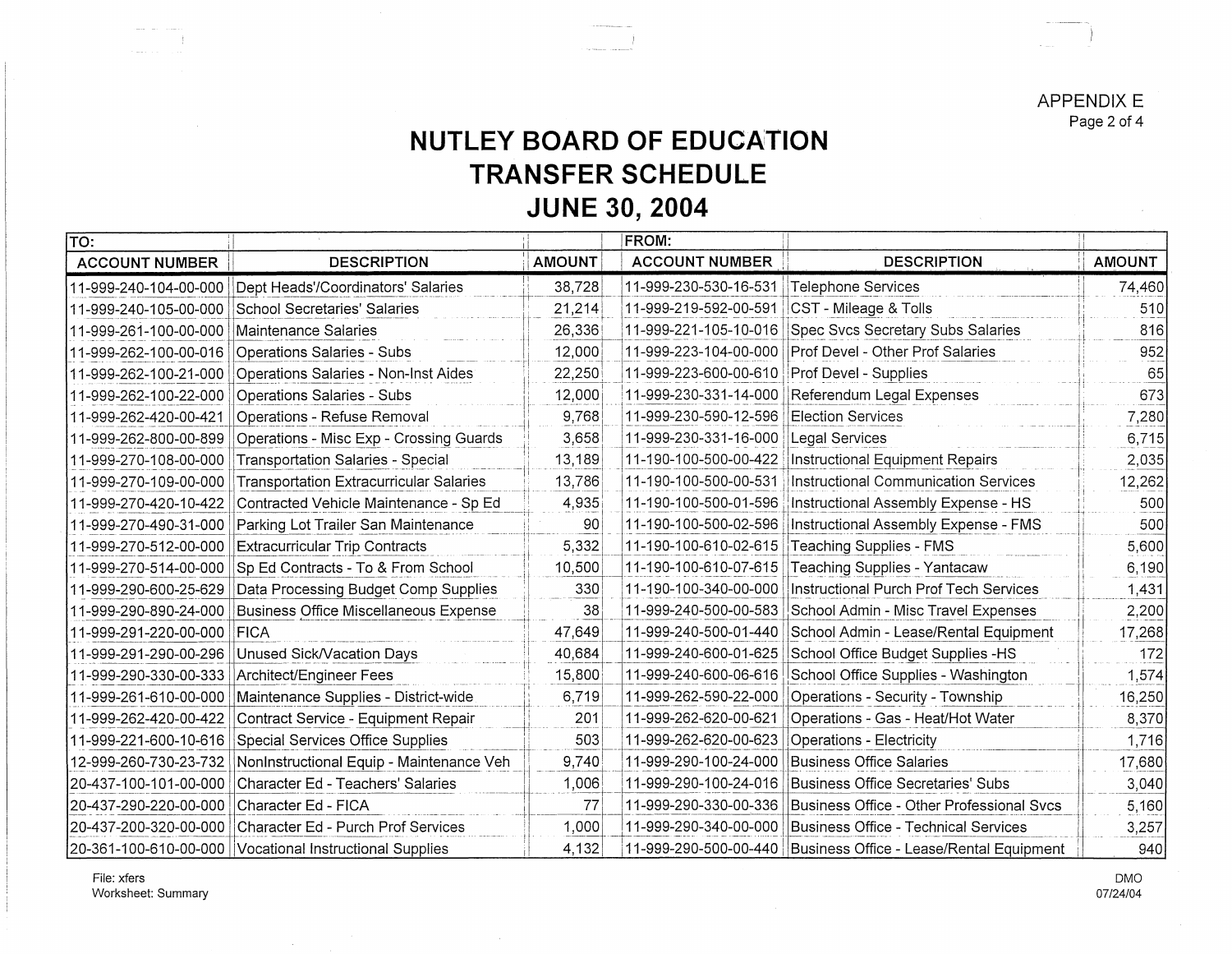**APPENDIX E** Page 3 of 4

## NUTLEY BOARD OF EDUCATION **TRANSFER SCHEDULE JUNE 30, 2004**

| $\overline{\text{TO:}}$<br>FROM: |                                                             |               |                                        |                                                |               |
|----------------------------------|-------------------------------------------------------------|---------------|----------------------------------------|------------------------------------------------|---------------|
| <b>ACCOUNT NUMBER</b>            | <b>DESCRIPTION</b>                                          | <b>AMOUNT</b> | <b>ACCOUNT NUMBER</b>                  | <b>DESCRIPTION</b>                             | <b>AMOUNT</b> |
|                                  | 20-361-200-600-00-616 Vocational Non-Instructional Supplies | 52            | 11-999-290-500-24-583                  | Business Office - Misc Travel Expense          | 940           |
|                                  |                                                             |               | 11-999-290-500-24-596                  | Business Office - Misc Purchased Svcs          | 8,304         |
|                                  |                                                             |               | 11-999-290-500-25-596                  | Data Processing - Misc Purchased Svcs          | 1,153         |
|                                  |                                                             |               | 11-999-291-241-00-243                  | <b>Essex County Pension Fund</b>               | 8,415         |
|                                  |                                                             |               | 11-999-291-280-00-000                  | Tuition Reimbursement                          | 9,768         |
|                                  |                                                             |               | 11-110-100-101-00-024                  | K Teachers' Degree Changes                     | 1,019         |
|                                  |                                                             |               | 11-999-270-600-10-624                  | Transportation - Gasoline - Special            | 18,975        |
|                                  |                                                             |               | 11-999-270-600-00-624                  | Transportation - Gasoline                      | 8,000         |
|                                  |                                                             |               | 11-999-270-890-10-000                  | Transportation Misc Exp - Sp Ed                | 4,935         |
|                                  |                                                             |               | 11-999-270-590-31-440                  | Parking Lot Equipment Rental                   | 90            |
|                                  |                                                             |               | 11-999-291-270-00-292                  | Dental Benefits                                | 5,332         |
|                                  |                                                             |               | 11-190-100-640-01-000                  | Textbooks - HS                                 | 5,305         |
|                                  |                                                             |               | 11-190-100-640-08-000                  | Textbooks - Contingency                        | 5,195         |
|                                  |                                                             |               | 11-215-100-610-00-615                  | PD Teaching Supplies                           | 38            |
|                                  |                                                             |               | 11-190-100-640-03-000                  | Textbooks - Lincoln                            | 4,157         |
|                                  |                                                             |               | 11-402-100-800-81-895                  | Game Expense - Football                        | 5,705         |
|                                  |                                                             |               | 11-999-100-562-00-000                  | Tuition - NJ Districts - Special Ed            | 12,086        |
|                                  |                                                             |               | 11-999-100-563-00-000                  | Tuition - County Vocational - Regular          | 6,000         |
|                                  |                                                             |               | 11-999-222-100-00-000                  | Library/AV Salaries                            | 20,583        |
|                                  |                                                             |               | 11-999-222-300-01-000                  | Library Tech Services - HS                     | 2,665         |
|                                  |                                                             |               | 11-213-100-610-00-625                  | Resource Room Budget Supplies                  | 1,000         |
|                                  |                                                             |               | 11-213-100-610-00-629                  | Resource Room Budget Comp Supplies             | 495           |
|                                  |                                                             |               | 11-213-100-640-00-000                  | Resource Room Textbooks                        | 929           |
|                                  |                                                             |               | 11-215-100-106-00-000                  | PD Aides' Salaries                             | 692           |
|                                  |                                                             |               | 11-215-100-106-00-016   PD Aides' Subs |                                                | 1,864         |
|                                  |                                                             |               | 11-230-100-101-00-016                  | Basic Skills Teachers' Subs                    | 1,971         |
|                                  |                                                             |               |                                        | 11-402-100-500-73-583   Lodging Expense - Crew | 2,048         |

File: xfers Worksheet: Summary

**DMO** 07/24/04